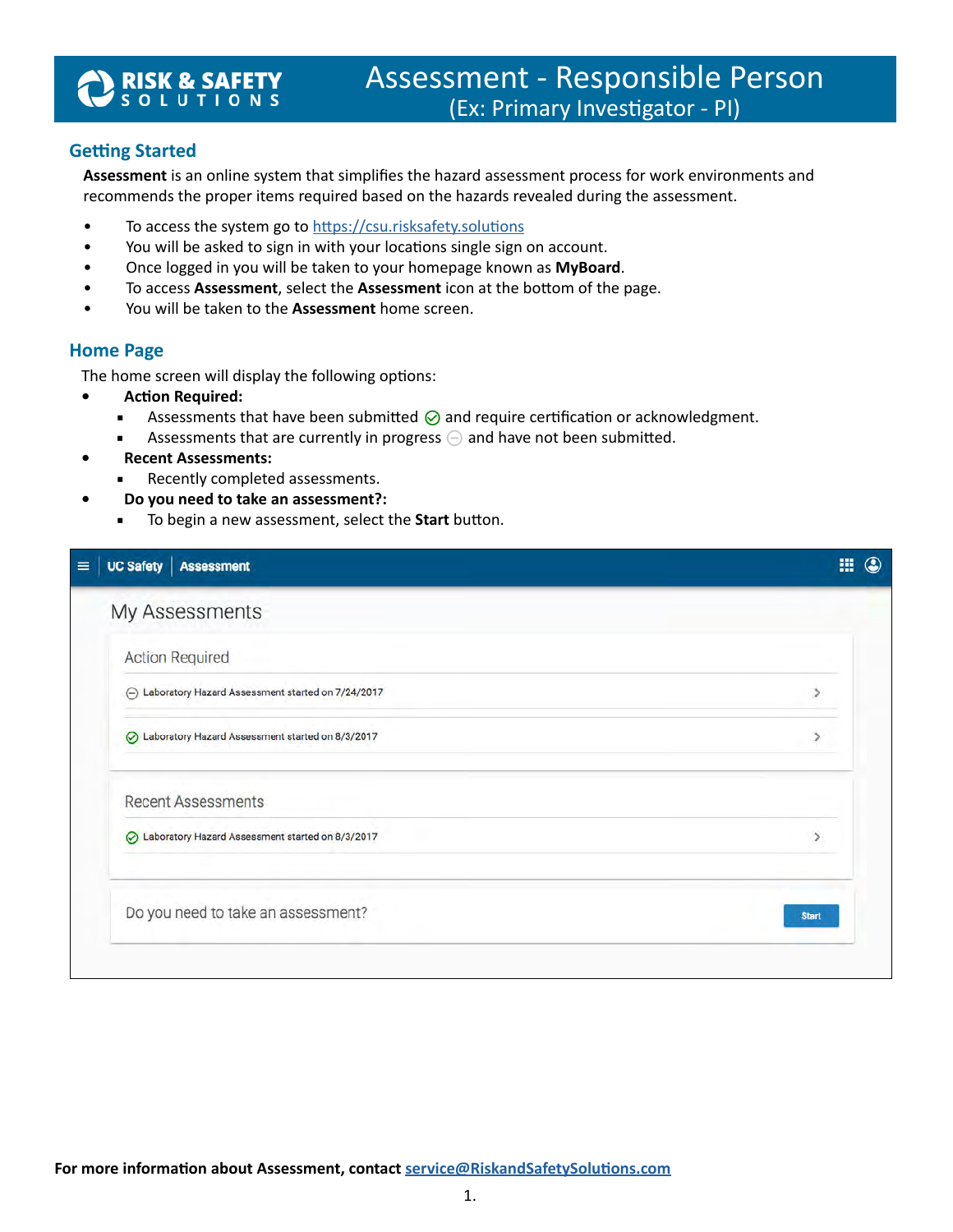• Select **Get Started!** for the assessment you would like to take.

| UC Safety   Assessment<br>$\equiv$ |                                         | 冊<br>$\mathbf{\mathfrak{C}}$ |
|------------------------------------|-----------------------------------------|------------------------------|
| Take an Assessment                 |                                         |                              |
|                                    | Laboratory Hazard Assessment            |                              |
|                                    | This is a Laboratory Hazard Assessment. | <b>Get Started!</b>          |

- Select your chosen group.
	- If at this stage you need to make amendments to your group, see the **Manage Groups** page. If you need to create a group, see the **Create Groups** page.

### **Take an Assessment**

| <b>UC Safety   Assessment</b><br>$\equiv$                                                                                                                                                                                                       | $\mathbb{H}$ 0               |
|-------------------------------------------------------------------------------------------------------------------------------------------------------------------------------------------------------------------------------------------------|------------------------------|
| Select a Group<br>Hoddle Lab<br>Select<br>People<br>Steven Roper<br>22<br>saroper(@ucdavis.edu<br>Diana Cox<br>٠<br>-<br>dicox@ucdavis.edu<br>Section Key<br>Section started,<br>Section not<br><b>Section Complete</b><br>14%<br>$\frac{1}{2}$ |                              |
|                                                                                                                                                                                                                                                 |                              |
|                                                                                                                                                                                                                                                 |                              |
|                                                                                                                                                                                                                                                 |                              |
| but incomplete<br>started                                                                                                                                                                                                                       | % of assessment<br>completed |

• Complete each 'Hazard' section. Each section will ask you an initial question to see if you have any hazards in your location. If you select **NO** you will be sent to the next section. If you answer **YES** a list of questions will open for you to answer. Questions will be listed requiring a 'Yes or No' response. All answers default to 'No.'



**For more information about Assessment, contact <b>[service@RiskandSafetySolutions.com](mailto:service%40RiskandSafetySolutions.com?subject=) For more information about Assessment, contact service@RiskandSafetySolutions.com** 



| Chemical Hazards                                                                                                                        |
|-----------------------------------------------------------------------------------------------------------------------------------------|
| C1. Working with hazardous chemicals (solid, liquid, or gas) (1)                                                                        |
| <b>HAZARDO</b><br>$\bigcap$ Yes $\bigcirc$ No<br>broken into                                                                            |
| Chemicals<br>C2. Working with hazardous liquids or other materials which of<br>oxidizers a<br>$\bigcap$ Yes $\bigcirc$ No<br>health haz |
| substance<br>C3. Working with small volumes (<= 4L) of corrosive liquids of<br>Includes a<br>$\bigcap$ Yes $\bigcirc$ No<br>are design  |
| correspone<br>C4. Working with large volumes (> 4L) of corrosive liquids or<br>Hazard Co<br>Yes<br>$\odot$ No                           |

- Once each section is completed, a user can '**Save**' or '**Save and Continue**'.
	-

| $\checkmark$<br><b>Select Group</b>    | $\circled{1}$<br><b>Chemical Hazards</b> | <b>Physical Hazards</b><br><b>County</b>          | <b>Biological Hazards</b><br>$\sim$                                                                                                                             |
|----------------------------------------|------------------------------------------|---------------------------------------------------|-----------------------------------------------------------------------------------------------------------------------------------------------------------------|
| $\odot$<br><b>Radiological Hazards</b> | O<br><b>Laser Hazards</b>                | Non-Ionizing<br><b>Radiation Hazards</b><br>Cort) |                                                                                                                                                                 |
|                                        |                                          |                                                   |                                                                                                                                                                 |
|                                        |                                          |                                                   |                                                                                                                                                                 |
| Radiological Hazards                   |                                          |                                                   |                                                                                                                                                                 |
| biomolecules)                          |                                          |                                                   | R1. Working with unsealed radioactive materials including generally licensed radioactive material or devices (e.g., uranyl acetate thorium nitrate, 32P-labeled |

## ■ Users can return to any section at any time if they wish to change answers or view their results.

• Once you have completed each category, submit and certify the assessment

|                                                                                        | <b>Select Group</b>         | ⊘<br><b>Chemical Hazards</b> | $\omega$<br><b>Physical Hazards</b> | の<br><b>Biological Hazards</b> |
|----------------------------------------------------------------------------------------|-----------------------------|------------------------------|-------------------------------------|--------------------------------|
| Non-Ionizing<br>⊘<br><b>Laser Hazards</b><br>$\bm{\varpi}$<br><b>Radiation Hazards</b> | <b>Radiological Hazards</b> |                              |                                     |                                |